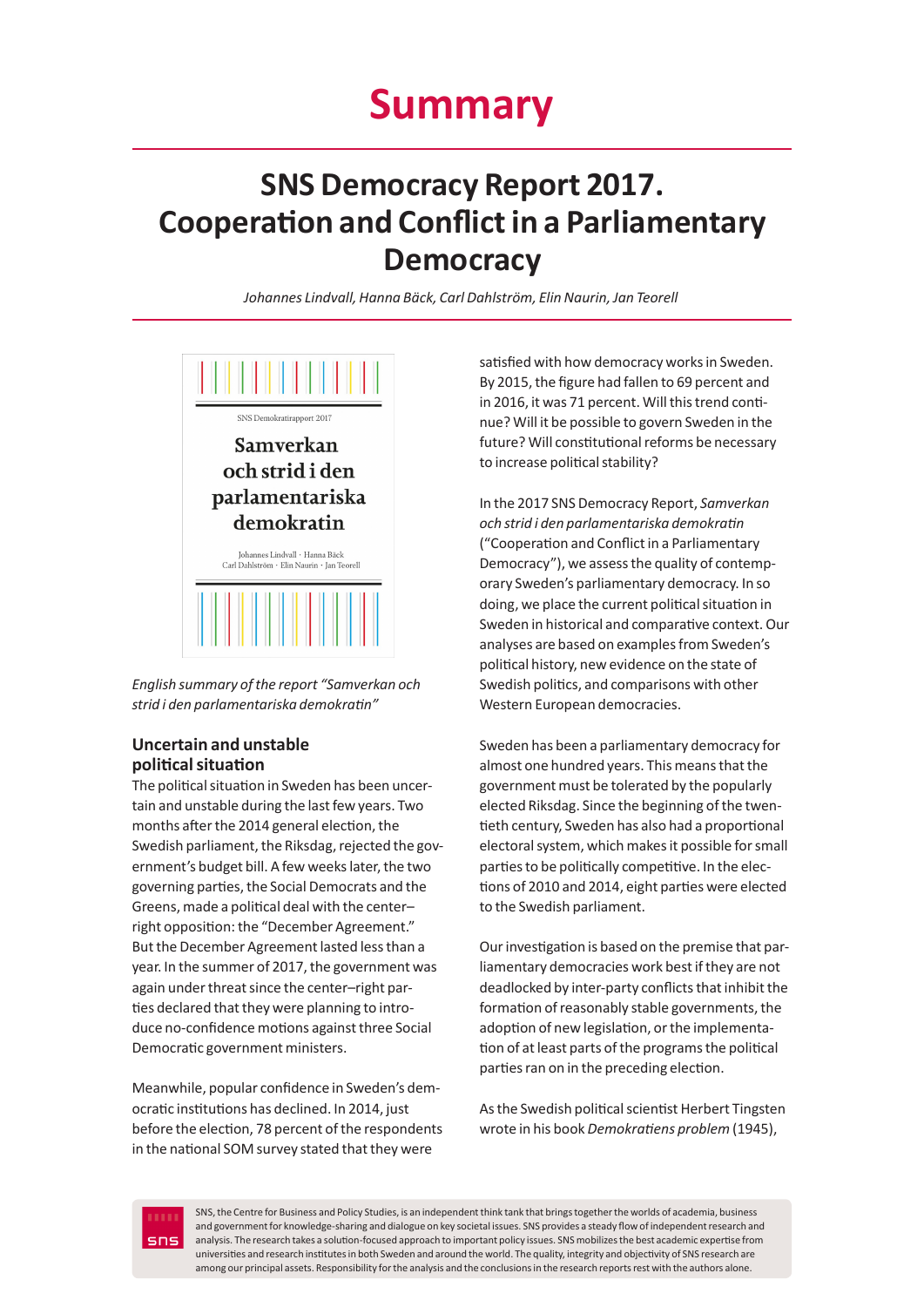the central political problem in a democracy is "the preservation of community in spite of disagreement." He made the observation that a democratic system requires a "balance ... between cooperation and conflict." We investigate whether the balance between cooperation and conflict has been disturbed in Sweden. We also discuss whether Sweden's basic constitutional rules need to be changed to maintain this balance.

There is no doubt that political circumstances have changed in Sweden. The number of political parties has increased and the nature of political conflicts has changed, at least in the short run. The political parties need to adjust to these new circumstances. But we find that this adjustment process has started. We therefore see no need for major constitutional reforms. Instead, we discuss a number of practical measures that would strengthen the prospects of maintaining a healthy balance between cooperation and conflict in the future.

### **The party system has become more fragmented**

During Sweden's century-long history of democratic government, the Swedish party system has never been more fragmented than it is today. With its eight parliamentary parties, Sweden has one of the most fragmented party systems in Western Europe.

One crucial question for the future is whether the economic left–right dimension, which has long dominated Swedish politics, will continue to be the most important dividing line among the political parties. The evidence that we present indicates that the so-called "GAL–TAN dimension"—that is, values, culture, and identity, as opposed to economic issues—is restructuring political conflicts. This change is especially noteworthy on the right. The Center Party and the Liberal Party are more libertarian, on sociocultural issues, than the Conservative Party, which is more libertarian than the Christian Democrats and the Sweden Democrats.

We also note, however, that the left-right dimension remains very important. Moreover, the GAL– TAN dimension is less of an independent conflict dimension in Sweden than in countries such as Denmark and Finland. In Sweden, the positions of the parties in the GAL–TAN dimension are becoming more, not less, correlated with their positions in the economic dimension.

# **Increased risk of drawn-out cabinet negotiations and cabinet crises**

The current Swedish government, a coalition between the Social Democrats and the Green Party, is in one sense historically unusual: the Social Democrats have not formed a regular coalition government since the 1950s, when they ruled Sweden in coalition with the agrarian party (now called the Center Party). But the fact that the incumbent Löfven government is a minority coalition is not unique; there have been three other minority coalition governments in Sweden in the post-war period.

Minority governments are the rule in Sweden, not the exception. On average, Swedish governments have been supported by 46 percent of all members of parliament between 1944 and 2014. In most other Western European countries, governments have typically been supported by more than 50 percent of all members of parliament.

In recent years, government formation has become more complicated and uncertain, since neither of the two political "blocs"—the center– left bloc and the center–right bloc—is likely to win more than 50 percent of the votes in coming elections. This does not only mean that majority governments are likely to become rarer still; it also means that it has become more difficult to form strong, effective minority governments, as the Social Democrats could for much of the twentieth century.

International experiences suggest that the risk of drawn-out cabinet negotiations and cabinet crises has increased. It is particularly difficult to form stable and effective governments if all parties but one are divided into two blocs, while one party is considered a "pariah" by all others. Ever since the Sweden Democrats entered the parliament in 2010, this has been the case in Sweden: the two main blocs of parties stick fairly closely together, especially within the center–right Alliance, while none of the blocks want to cooperate with the Sweden Democrats.

So far, however, government formation has taken less time in Sweden than in most other countries in Western Europe. Meanwhile, governments have not been significantly more unstable than elsewhere.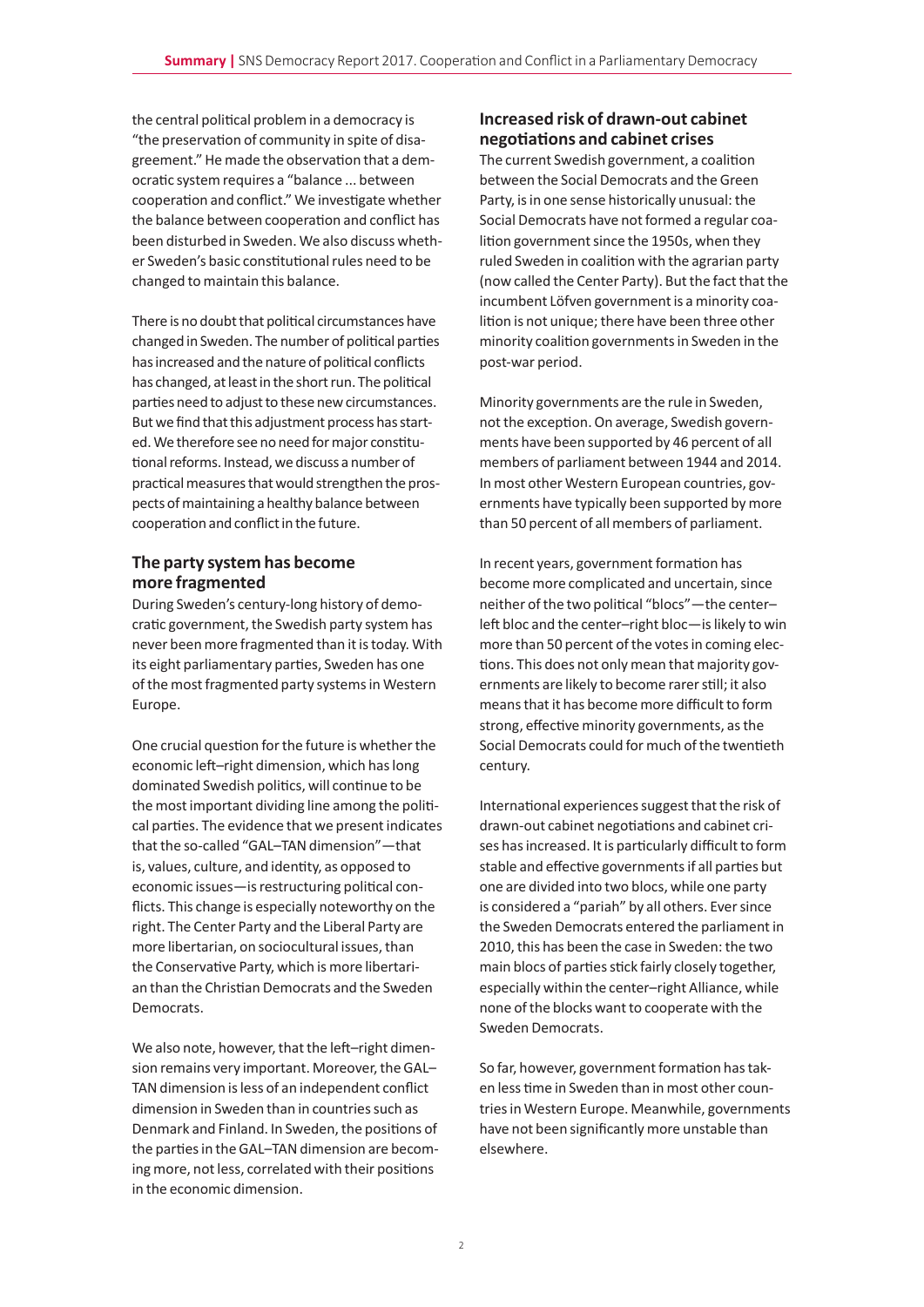## **Laws are being passed, more cooperation between the two party blocs**

We draw two main conclusions from our studies of decision-making in the Swedish parliament, the Riksdag. First of all, there is no evidence that decision-making in parliament is deadlocked, even if eight parties are now represented in the Riksdag and even if the current government is supported by fewer than 40 percent of all members of parliament. Proposals made by the Riksdag's powerful standing committees very rarely fail. The political situation in Sweden cannot be compared to the deadlocked US Congress between 2010 and 2016.

Second, it has become more common for political parties from the two main party blocs—the three center–left parties on the one hand and the four center–right parties on the other—to cooperate with one another. New types of voting coalitions have emerged. One of the reasons is that many conflicts are not left–right conflicts.

This is because many of the conflicts in parliament can no longer be described in left–right terms. The high level of agreement among the center– right Alliance parties during the period 2006–2014 appears to have been a unique event in Swedish politics. Ever since the Alliance parties lost power, they seem to have decided to let each party behave more independently.

Since the 2014 election, the proportion of votes in which at least one of the center–left parties voted with at least one center–right parties has been greater than 70 percent, approximately the same level as in the early 2000s, before the formation of the center–right Alliance.

#### **Swedish parties keep their promises**

The most fundamental relationship in a representative democracy is the relationship between the political parties and the electorate. In the report, we investigate the consequences of the formation of governments and political decision-making in the Riksdag for this essential relationship, by studying party pledges.

Sweden is a country where the governing political parties typically do what they promised to do in their election manifestos. For example, the Social Democrats kept more than 80 percent of the promises they made in the elections of 1994, 1998, and 2002. In that sense, Swedish democracy works as it is supposed to work.

International experiences suggest that it is more difficult for political parties to deliver the policies they pledged to deliver in countries that are governed by coalition governments and minority governments. We show, however, that the minority coalition that was in power between 2010 and 2014 kept most of its promises. 78 percent of the center–right Alliance's election pledges in its 2010 manifesto resulted in new policy, and 4 percent of the pledges were partially met.

So far, there is therefore no evidence that the changing conditions of Sweden's parliamentary democracy have changed the relationship between election campaigns and subsequent government policy fundamentally. It is a reasonable forecast, however, that the current coalition government will deliver on fewer Social Democratic election pledges than previous Social Democratic minority governments, since the Social Democrats face more obstacles in the current parliament.

#### **Two Scenarios**

Swedish politics is changing. The first fully democratic parliamentary election in Sweden was held in 1921, almost one hundred years ago. Since then, Sweden has been ruled by minority governments three quarters of the time. Most minority governments have been stable and effective. The reason is that the economic left–right dimension has been particularly strong in Sweden. In a political system where one particular dimension dominates, a centrist minority government rarely needs to worry that the opposition parties will agree on a common policy and bring down the government.

Now the situation is different. At least in recent years, policy issues that are not easily treated as left–right issues have become more important. Meanwhile, the populist radical-right party, the Sweden Democrats, has not cooperated with any of the established blocks. The conditions for stable and effective minority governments have therefore deteriorated.

Ever since the Sweden Democrats entered the Riksdag in 2010, the central political problem in Sweden has been how governments can be formed when neither of the two main party blocs is able to form either a majority government or a strong minority government.

We describe two main short- to medium-run scenarios for Sweden's parliamentary democracy. In